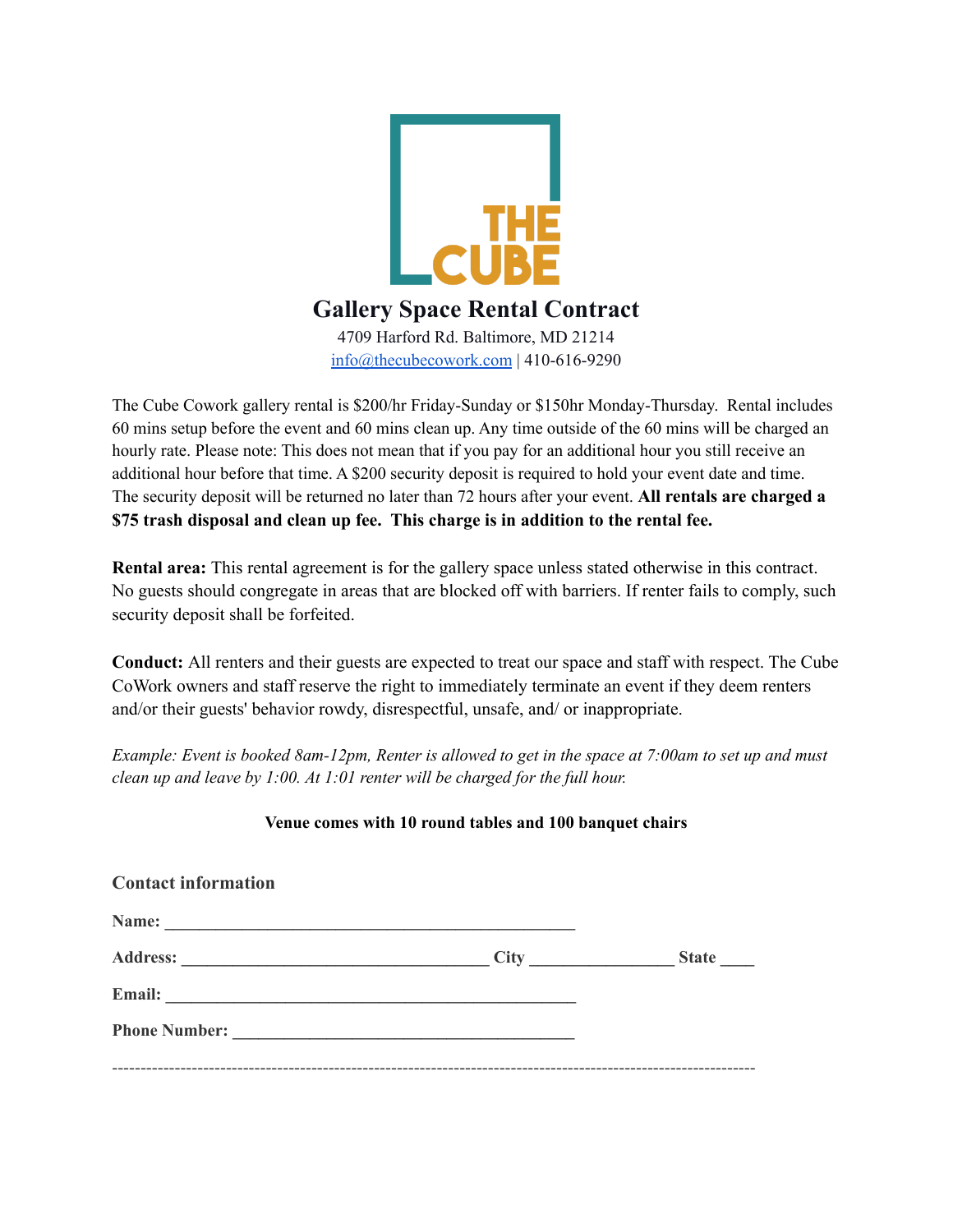| <b>Event Information</b>                              |
|-------------------------------------------------------|
|                                                       |
|                                                       |
|                                                       |
| Type of event:                                        |
|                                                       |
| <b>Security Deposit: \$200</b>                        |
| <b>Trash Fee: \$75</b>                                |
| <b>Additional rental items:</b>                       |
| Cocktail tables \$10 each (5 available):\$            |
| Bar Rental: \$150 (1 available): \$                   |
| Rental Total: $\$$ + \$275 (Deposit + Trash Fee) = \$ |

#### **TERMS & CONDITIONS**

Thank you for booking your event with The Cube Cowork LLC, (the "Lessor"). In this agreement, you, the undersigned, are referred to as "you" or the "User." To ensure a successful event, please review the following policies that have been established regarding your event. Your signature establishes your agreement to the terms herein. Until we receive this signed agreement, and your deposit has been received, the reservation is not guaranteed and your contemplated event time is subject to booking by another party.

**RESERVATIONS:** A security deposit in the amount of \$200.00 and a signed, approved contract are required to secure event dates and times. Events are treated as tentative until the contract and deposit are received. The deposit will be applied to any charges not covered by the event fee. The security deposit minus any assessed damages shall be returned to the renter 3 business days following the event.

**CANCELLATIONS:** If you choose to *cancel* our service for *any* reason, you *must* provide *written notice* and documentation to The Cube Cowork. Any cancellations made at least 60 days prior to the event will be returned 75% of the payments applied, *minus an administrative fee* in the amount of \$50. Cancellations 30-60 days in advance will be returned 50% of their payments applied minus the administrative fee. All payments are non-refundable to all cancellations made less than thirty days in advance. If you wish to *postpone* your event, you must do so *within* one month's notice. We will gladly work with you to find an alternate date for your party based on availability, however, an *immediate payment* of the *remaining balance* on your reservation, and/or an amount to be determined by the Lessor needs to be made. If a postponement is granted, the cancellation refunds are still based upon your original event date.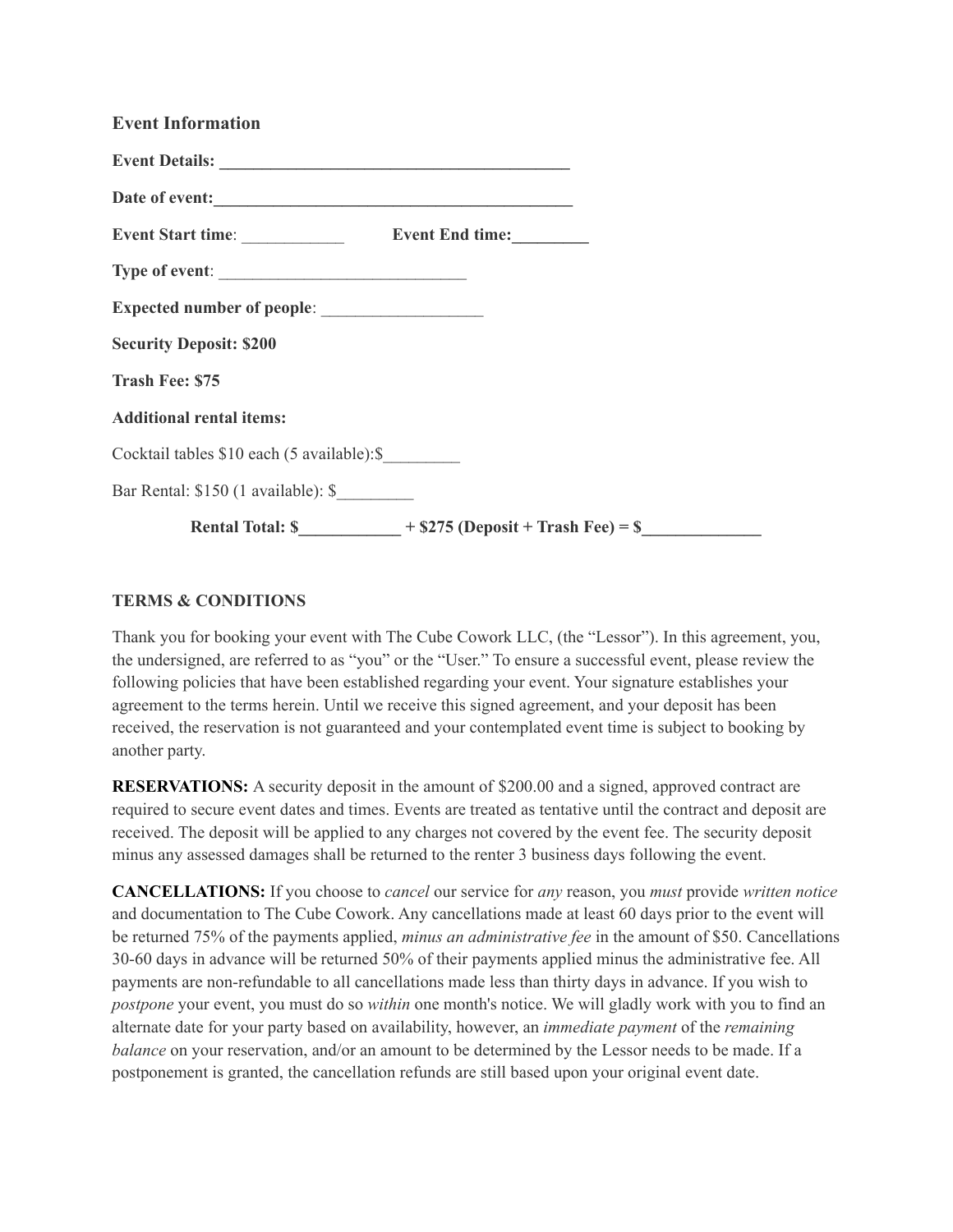**FINAL PAYMENT:** Final payment is due 30 days prior to the date of your event. We accept all major credit cards. No personal checks. In the rare occasion the Lessor should agree to accept a check for payment, all checks must clear the bank 14 days prior to your event.

**SETUP and CLEANUP:** One hour will be provided for set up, with an hour designated for cleanup. Additional time may be purchased at the hourly rate. The Cube Cowork reserves the right to refuse additional time for whatever reason. A pre-event and post-event checklist detailing expected conditions of the space at the conclusion of the event shall be supplied to the User at the time of booking. All trash should be removed. The rental space should be cleaned up to look the same way as it did when you first arrived. If rental fails to do so, the security deposit will be used to cover all damages and general cleaning and janitorial services that will need to take place.

**EVENT CAPACITY:** Renters must abide by the capacity limits of The Cube Cowork. Any violation shall be grounds for immediate expulsion from the premises and conclusion of the rental period. In such cases refunds of the event cost will not be available.

**SECURITY:** The Cube Cowork reserves the right to require the attendance of a Security Company to work your event at an additional charge.

**ALCOHOL, DRUGS & CONDUCT:** All laws, rules and regulations regarding the serving and consumption of alcohol shall be adhered to at the event. No minors shall be served alcohol at the event. There is absolutely no drug use or smoking of any kind tolerated on premises or within 25 feet of the building including loitering or congregating outside on the sidewalk at any time during the event. Disparaging remarks or any type of physical violence will not be tolerated and will be cause for immediate expulsion. Renter and guests shall use the premises in a considerate manner at all times.

During underage events, such as graduation parties, underage individuals do not have in and out privileges. Conduct deemed disorderly at the sole discretion of The Cube Cowork team members shall be grounds for immediate expulsion from the premises and conclusion of the rental period. In such cases refunds of the event costs will not be available. During events using or selling alcohol, alcoholic beverages must not be taken outside the event space walk. All legal consequences and ramifications are the sole responsibility of the rental party and/or event space.

**LIABILITY:** The Cube Cowork does not assume responsibility for personal property. User agrees to indemnify and hold harmless The Cube Cowork and/or any employee of agent of The Cube Cowork for any loss, damages or other liability, including but not limited to attorney's fees, arising in connection with a) any violation of their terms of this agreement and b) User's event, including but not limited to any accidents (including but not limited to slips/falls on ice, snow, water, spills or other matter, injuries from any use of chairs or other furniture, any decorating preparation) injuries before, during or after the event/party, and any actions brought by an attendee at Event. User agrees to inspect premises prior to the event, and shall assume the risk of using premises, and assumes full responsibility and liability, and agrees to indemnify Lessor for any loss (including without limitation, attorney's fees) arising out of any actions, claims, or suits brought by User or any attendee at event. User also agree to provide a safe, clean and smoke free environment/area for all event activities. Smoking is not permitted in our facility. User agree to remain at the party at all times and will handle all discipline and behavior issues with party guests. User understands that ice, snow, water, or other matter may be on the premises, and agrees to treat such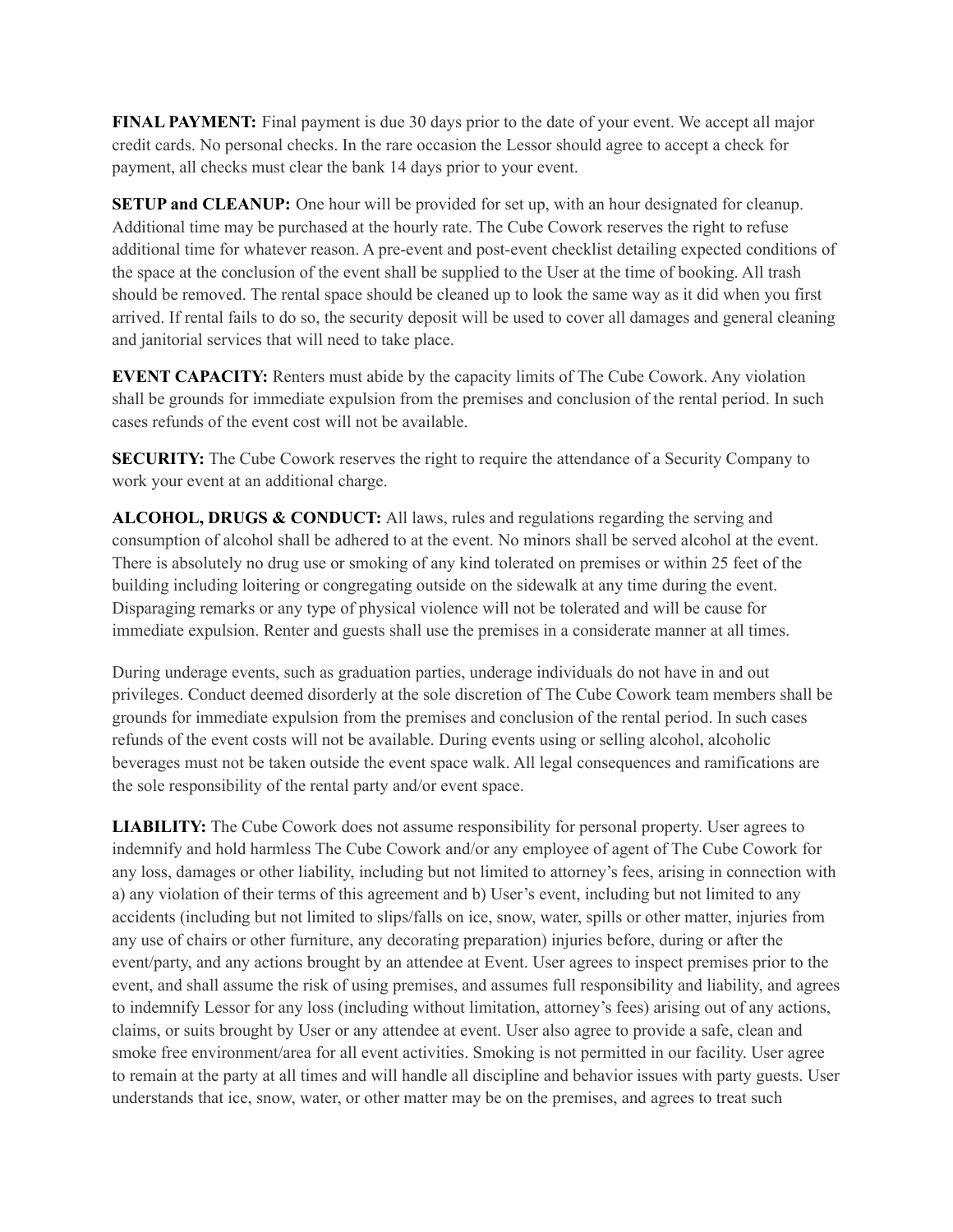surfaces prior to and during the event and assumes the liability and agrees to indemnify and hold harmless Lessor for any claim, suit or action associated therewith.

**DECORATIONS**: The Cube wants to make every event a special and welcome experience. Therefore every effort will be made to allow the renter to prepare decorations reflecting their creative requirements. No nails, screws, staples or penetrating items are to be used on our walls or floors. Glitter or confetti is not allowed on site. Only low tack tape is allowed on our floors and walls. Any damage will be charged after your event. Decorations and artwork shall be limited to those able to be placed from standing on the floor- no standing on chairs, or other furniture is allowed. User acknowledges that User has been encouraged to obtain Users own liability insurance in connection with the event, and has either obtained such insurance, or has agreed to self-insure for the liabilities contemplated by this agreement.

**DAMAGES:** User will be held responsible for any damages to our property, if caused by any attendee of your event. The Cube Cowork also operates as an art gallery, any damages to the artwork by the User and/or their guests must be paid for in full within 48 hours of the event. User takes full responsibility for its guests and agrees to pay for any repair costs that may be necessary for any damaged furniture or equipment.

**PERFORMANCE:** This agreement is contingent upon the ability of the Lessor to complete the same and is subject to natural disasters, power outages, and any other cause whether enumerated herein or not. User's sole remedy for Lessor's breach of performance of this agreement shall be the return of the security deposit. User agrees to obtain insurance to cover any loss caused by such breach. Customer agrees to the above terms and conditions and shall indemnify and hold Lessor harmless for any damage or loss arising from the scheduled event.

**FOOD/DRINKS**: Users are allowed to bring their own food and drinks. There is no kitchen area for prep.

**IN WITNESS WHEREOF**, the parties hereto, intending to be legally bound, have caused this Agreement along with the attached Terms and Conditions to be duly executed as of the day and year first hereinabove written.

### **The Cube Cowork:**

Signature:\_\_\_\_\_\_\_\_\_\_\_\_\_\_\_\_\_\_\_\_\_\_\_\_\_\_ Date:\_\_\_\_\_\_\_\_\_\_\_\_\_\_\_\_\_\_\_

| Date: |  |  |  |  |
|-------|--|--|--|--|
|       |  |  |  |  |

Print:

# **FOR RENTERS:**

Signature:

| Date: |  |
|-------|--|
|       |  |

| Print: |  |  |  |
|--------|--|--|--|
|        |  |  |  |